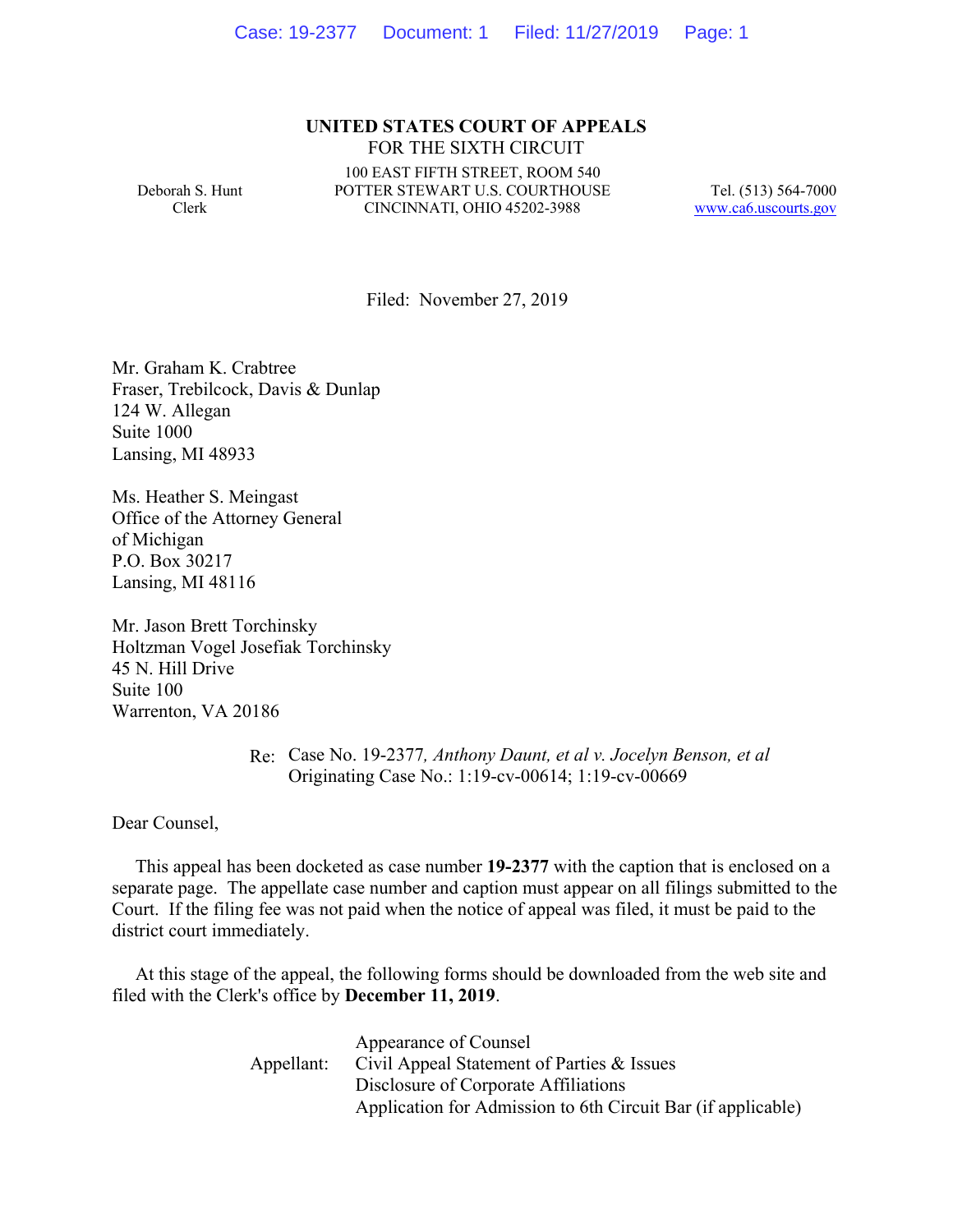Appellee: Appearance of Counsel Disclosure of Corporate Affiliations Application for Admission to 6th Circuit Bar (if applicable)

 More specific instructions are printed on each form. If appellant's initial forms are not timely filed or necessary fees paid, the appeal will be dismissed for want of prosecution. If you have questions after reviewing the forms and the rules, please contact the Clerk's office for assistance.

Sincerely,

s/Antoinette Macon Case Manager Direct Dial No. 513-564-7015

Enclosure